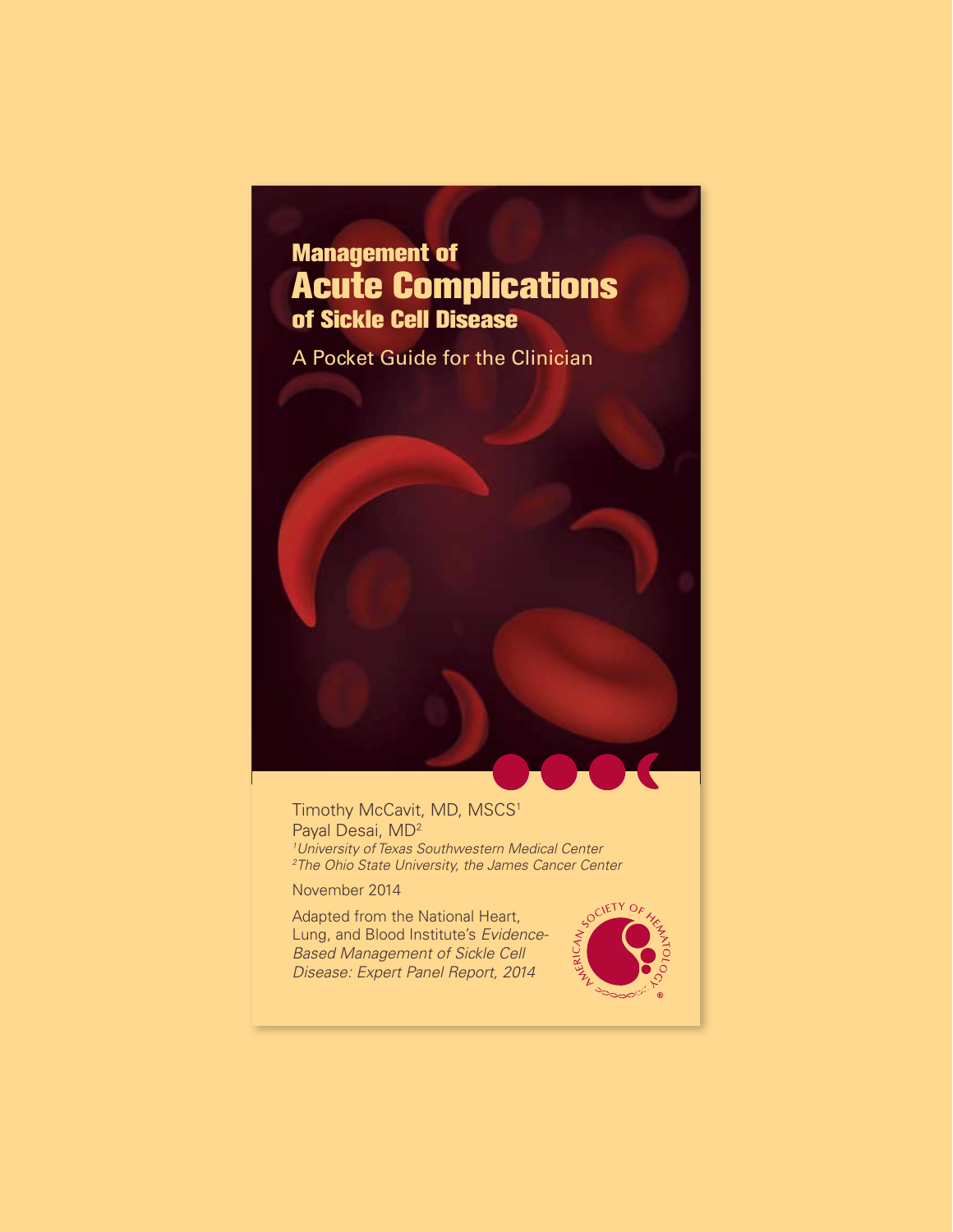

|                                        |                                                                                                                                                                                                                                                                                                                                                                                                                                                                                                                                      |                                                                                                                                                                                                                                                                                                                                                       | <b>Transfusion</b>                              |                                                                                                                                                                                                                                                                                                                                                                                                                                                                                                                                                                                                                                                                                                                                                                                                                                                                                                                                                                                                                                                                                                                                                             |
|----------------------------------------|--------------------------------------------------------------------------------------------------------------------------------------------------------------------------------------------------------------------------------------------------------------------------------------------------------------------------------------------------------------------------------------------------------------------------------------------------------------------------------------------------------------------------------------|-------------------------------------------------------------------------------------------------------------------------------------------------------------------------------------------------------------------------------------------------------------------------------------------------------------------------------------------------------|-------------------------------------------------|-------------------------------------------------------------------------------------------------------------------------------------------------------------------------------------------------------------------------------------------------------------------------------------------------------------------------------------------------------------------------------------------------------------------------------------------------------------------------------------------------------------------------------------------------------------------------------------------------------------------------------------------------------------------------------------------------------------------------------------------------------------------------------------------------------------------------------------------------------------------------------------------------------------------------------------------------------------------------------------------------------------------------------------------------------------------------------------------------------------------------------------------------------------|
| <b>Complication</b>                    | <b>Risk Factors and Presentation</b>                                                                                                                                                                                                                                                                                                                                                                                                                                                                                                 | <b>Evaluation</b>                                                                                                                                                                                                                                                                                                                                     | Indicated?                                      | <b>Management</b>                                                                                                                                                                                                                                                                                                                                                                                                                                                                                                                                                                                                                                                                                                                                                                                                                                                                                                                                                                                                                                                                                                                                           |
| Acute chest<br>syndrome<br>(ACS)       | ACS resembles pneumonia, eg, the<br>patient has signs and symptoms of<br>lower respiratory tract disease and<br>a new pulmonary infiltrate on chest<br>radiograph. ACS can develop suddenly<br>or insidiously. Patients may present<br>with ACS, or it may occur during<br>hospitalization for a vaso-occlusive<br>crisis or after a surgical procedure,<br>especially one involving the abdomen.<br>Risk is increased in people with<br>asthma or prior ACS events.<br>ACS is the most common cause of<br>death in adults with SCD. | Should include chest x-ray<br>and measurement of oxygen<br>saturation by pulse oximetry<br>(Consensus-Expert Panel).<br>Should also include CBC/<br>reticulocyte count and blood<br>culture.                                                                                                                                                          | Usually,<br>but not<br>always for<br>mild cases | Treat with intravenous cephalosporin and an oral macrolide antibiotic. If<br>the patient is hypoxemic, administer supplemental oxygen to maintain<br>>95% oxygen saturation. Monitor closely for bronchospasm, acute<br>anemia, and hypoxemia. (Strong recommendation, low-quality<br>evidence)<br>Consider simple blood transfusion (10 mL/kg RBCs) if Hb concentration<br>is >1.0 g/dL below baseline (Weak recommendation, low-quality<br>evidence). If baseline Hb is $\geq$ 9 g/dL, simple transfusion may not be<br>indicated (Weak recommendation, low-quality evidence). Avoid<br>transfusing to a target Hb >10 g/dL (Moderate recommendation,<br>low-quality evidence).<br>Perform urgent exchange transfusion if there is rapid progression of<br>ACS as manifested by <90% oxygen saturation (despite supplemen-<br>tal oxygen), increasing respiratory distress, progressive pulmonary<br>infiltrates, and/or decline in hemoglobin concentration (despite simple<br>transfusion) (Strong recommendation, low-quality evidence).<br>Encourage use of incentive spirometry while awake (Strong recom-<br>mendation, moderate-quality evidence). |
| Fever                                  | Individuals with sickle cell anemia<br>have an increased risk of severe<br>bacterial infection. Risk continues<br>throughout childhood and to a lesser<br>extent in adults.<br>Fever may herald many acute and<br>sometimes life-threatening conditions,<br>such as acute chest syndrome (ACS) or<br>osteomyelitis.                                                                                                                                                                                                                  | Should include CBC with<br>differential, reticulocyte<br>count, blood culture, and<br>urine culture when urinary<br>tract infection is suspected<br>(Consensus-Expert Panel).<br>If fever is accompanied<br>by shortness of breath,<br>tachypnea, cough, and/or<br>rales, investigate for ACS<br>(Consensus-Expert Panel).                            | Depends<br>on other<br>indications              | Hospitalize patients with temperature ≥103.1°F (39.5°C) and who<br>appear ill for close observation and parenteral antibiotic therapy<br>(Consensus-Expert Panel).<br>For children with a temperature $\geq 101.3^{\circ}F(38.5^{\circ}C)$ , administer<br>parenteral antibiotics with coverage against Streptococcus pneumoniae<br>and gram-negative enteric organisms. Subsequent outpatient<br>management using an oral antibiotic is feasible in patients who do not<br>appear ill. (Consensus-Expert Panel)                                                                                                                                                                                                                                                                                                                                                                                                                                                                                                                                                                                                                                            |
| Hepatobiliary<br>complications         | Abnormalities include acute cholecys-<br>titis, biliary sludge, acute choledo-<br>cholithiasis, acute hepatic sequestra-<br>tion (AHS), and acute intrahepatic<br>cholestasis (AIC).<br>AIC is characterized by sudden onset<br>of RUQ pain, increasing jaundice,<br>progressively enlarging and exquisitely<br>tender liver, and extreme hyperbiliru-<br>binemia without evidence of common<br>duct obstruction or cholangitis.                                                                                                     | Initial workup may include<br>CBC/reticulocyte count,<br>ALT, and bilirubin, with RUQ<br>sonogram if initial workup is<br>suggestive.<br>For abnormal liver function<br>test during acute pain crisis,<br>consider RUQ ultrasound.<br>If choledocholithiasis is<br>suspected, consider ERCP<br>(endoscopic retrograde chol-<br>angiopancreatography). | Yes, for<br>AHS or<br>severe AIC                | Treat acute cholecystitis with antibiotics and surgical consultation<br>(Consensus-Expert Panel).<br>For symptomatic gallstones, treat with cholecystectomy.* A laparoscop-<br>ic approach is preferred if feasible and available. (Strong recommen-<br>dation, moderate-quality evidence)<br>In children and adults with SCD with confirmed AHS or severe AIC,<br>perform simple or exchange transfusion (Consensus-Expert Panel).<br>Consult a sickle cell expert.                                                                                                                                                                                                                                                                                                                                                                                                                                                                                                                                                                                                                                                                                        |
| Multisystem<br>organ failure<br>(MSOF) | MSOF usually occurs in adults in the<br>context of a severe vaso-occlusive<br>crisis.<br>Deterioration is rapid and unexpected.<br>Signs may include fever, a rapid<br>decline in hemoglobin concentration<br>and platelet count, and nonfocal<br>encephalopathy.                                                                                                                                                                                                                                                                    | May include tests of lungs,<br>liver function, and/or kidney<br>function. Rapid diagnosis and<br>treatment is necessary to<br>prevent death.                                                                                                                                                                                                          | Yes                                             | Initiate simple or exchange transfusion (Consensus-Expert Panel).<br>Use renal replacement therapy as needed (Consensus-Expert Panel).<br>Provide respiratory support as needed up to and including mechanical<br>ventilation (Consensus-Expert Panel).                                                                                                                                                                                                                                                                                                                                                                                                                                                                                                                                                                                                                                                                                                                                                                                                                                                                                                     |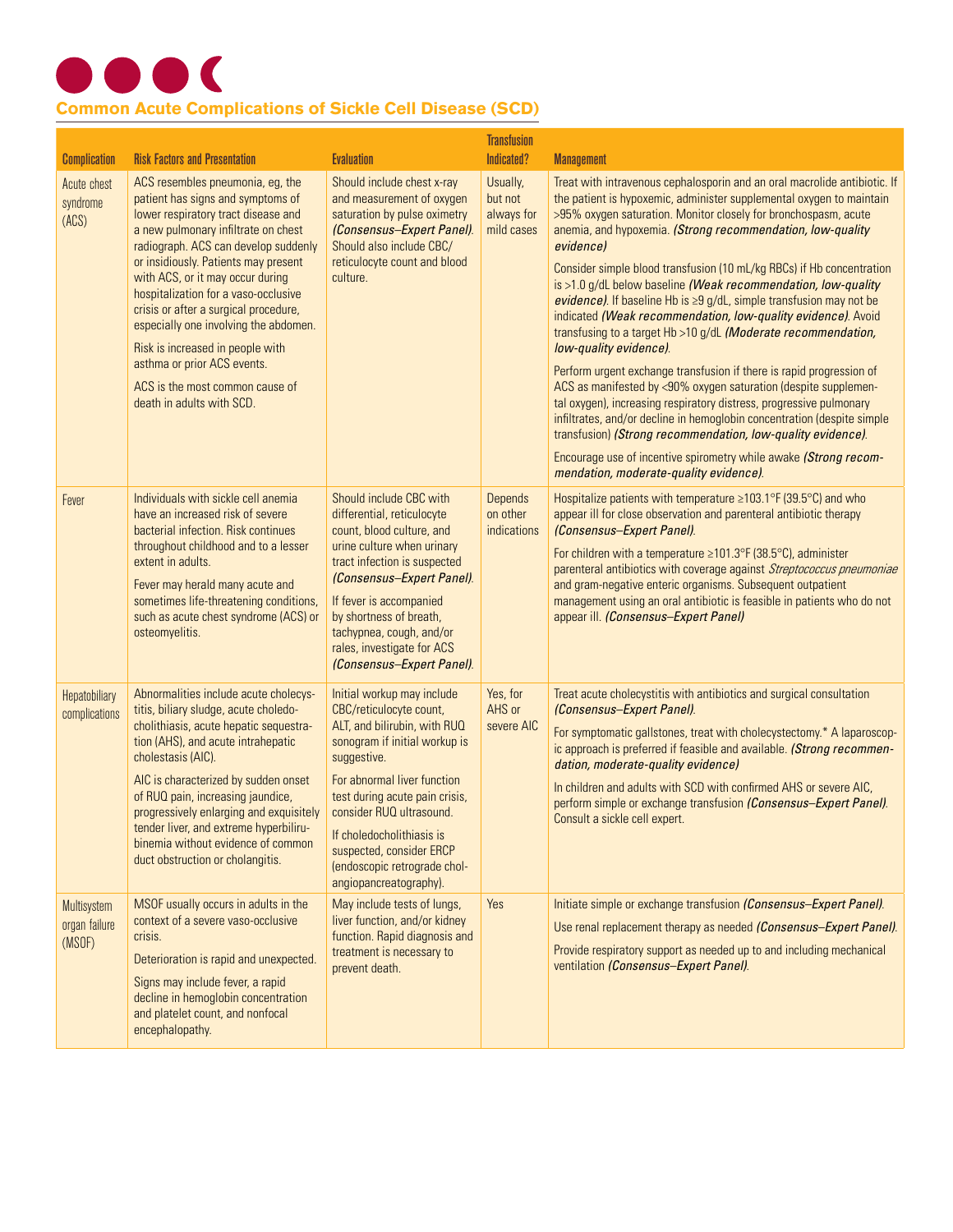

### **Common Acute Complications of Sickle Cell Disease (SCD), cont'd**

| <b>Complication</b>                                     | <b>Risk Factors and Presentation</b>                                                                                                                                                                                                                                                                                                                                                                                                                                | <b>Evaluation</b>                                                                                                                                                                                                                                                                                          | <b>Transfusion</b><br>Indicated?                  | <b>Management</b>                                                                                                                                                                                                                                                                                                                                                                                                                                                                                                                                                                                                                                                                                                                                                                                                                                                                                                                                                                                                                                                                                                                                                                                                                                                                                                                                                                                                                                                                                                                                                                                                                                                                                                                                                                        |
|---------------------------------------------------------|---------------------------------------------------------------------------------------------------------------------------------------------------------------------------------------------------------------------------------------------------------------------------------------------------------------------------------------------------------------------------------------------------------------------------------------------------------------------|------------------------------------------------------------------------------------------------------------------------------------------------------------------------------------------------------------------------------------------------------------------------------------------------------------|---------------------------------------------------|------------------------------------------------------------------------------------------------------------------------------------------------------------------------------------------------------------------------------------------------------------------------------------------------------------------------------------------------------------------------------------------------------------------------------------------------------------------------------------------------------------------------------------------------------------------------------------------------------------------------------------------------------------------------------------------------------------------------------------------------------------------------------------------------------------------------------------------------------------------------------------------------------------------------------------------------------------------------------------------------------------------------------------------------------------------------------------------------------------------------------------------------------------------------------------------------------------------------------------------------------------------------------------------------------------------------------------------------------------------------------------------------------------------------------------------------------------------------------------------------------------------------------------------------------------------------------------------------------------------------------------------------------------------------------------------------------------------------------------------------------------------------------------------|
| <b>Pain from</b><br>vaso-occlu-<br>sive crisis<br>(000) | Management of acute pain is central<br>to the care of individuals with SCD,<br>yet pain is often poorly or inadequate-<br>ly addressed in all types of health care<br>settings.<br>A VOC manifests as acute excruciating<br>pain, most commonly in the extremi-<br>ties, chest, and back. Onset is typically<br>sudden, sometimes gradual. Duration<br>may be from hours to days. Common<br>triggers include stress, exposure to<br>cold, and infectious illnesses. | There is no test for a VOC,<br>only tests to rule out other<br>causes of pain, eg, avascular<br>necrosis, cortical bone<br>infarction, or osteomyelitis;<br>acute chest syndrome (ACS);<br>infection (see Fever); or other<br>abdominal complications.                                                     | No, unless<br>there are<br>other indi-<br>cations | Begin to treat acute pain while evaluating other possible causes<br>(Consensus-Adapted <sup>1</sup> ).<br>Rapidly initiate analgesic therapy within 30 minutes of triage or within<br>60 minutes of registration (Consensus-Expert Panel).<br>Base analgesic selection on pain assessment, associated symptoms,<br>outpatient analgesic use, patient knowledge of effective agents and<br>doses, and past experience with side effects (Consensus-Adapted <sup>1</sup> ).<br>For mild to moderate pain, in patients who report relief with NSAIDs,<br>and absent contraindications, continue treatment with NSAIDs (Mod-<br>erate recommendation, low-quality evidence).<br>For severe pain, use parenteral opioid (Strong recommendation,<br>high-quality evidence). See recommendations in this guide for the<br>administration of opioids.<br>To reduce risk of ACS, encourage use of incentive spirometry while<br>awake (Strong recommendation, moderate-quality evidence)<br>and encourage ambulation as soon as possible (Consensus-Expert<br>Panel).<br>Do not administer blood transfusion unless there are other indications<br>for transfusion (Moderate recommendation, low-quality evidence).<br>If severe deterioration during a VOC occurs, evaluate for multisystem<br>organ failure (Consensus-Expert Panel).<br>Use adjunctive nonpharmacological approaches to treat pain such as<br>local heat application and distraction (Consensus-Adapted <sup>1</sup> ).<br>In euvolemic patients who are unable to drink fluids, provide intrave-<br>nous hydration at no more than maintenance rate to avoid over-hydra-<br>tion (Consensus-Adapted <sup>1</sup> ).<br>In patients with an oxygen saturation <95% on room air, administer<br>oxygen (Consensus-Expert Panel). |
| Priapism                                                | Affects about one-third of boys and<br>men during their lifetime.<br>Stuttering/recurrent priapism (multiple<br>self-limited episodes of priapism<br>lasting <4 hours) may herald a major<br>episode lasting >4 hours.                                                                                                                                                                                                                                              | Prompt recognition and<br>management may limit the<br>need for more aggressive<br>and invasive intervention.<br>Delayed diagnosis and<br>therapy can result in erectile<br>dysfunction.                                                                                                                    | No, unless<br>operation<br>is required            | For priapism lasting 4 hours or longer, initiate interventions to include<br>vigorous oral or intravenous hydration and oral or intravenous analgesia<br>(Strong recommendation, low-quality evidence) and consult with a<br>urologist (Consensus-Expert Panel).<br>For acute treatment of priapism, do not transfuse (Moderate recom-<br>mendation, low-quality evidence). However, if surgical intervention<br>is required, consider preoperative transfusion* (Consensus-Expert<br>Panel).                                                                                                                                                                                                                                                                                                                                                                                                                                                                                                                                                                                                                                                                                                                                                                                                                                                                                                                                                                                                                                                                                                                                                                                                                                                                                            |
| Splenic<br>sequestration                                | Defined as sudden enlargement of the<br>spleen and reduction in Hb concen-<br>tration by at least 2 g/dL below the<br>baseline value.                                                                                                                                                                                                                                                                                                                               | Presentation may include<br>elevated reticulocyte count<br>and circulating nucleated<br>RBCs and decreased platelet<br>count. Imaging is not needed<br>in most cases of splenic se-<br>questration. Ultrasonography<br>may be useful if sequestra-<br>tion is suspected but the<br>spleen is not palpable. | Yes                                               | For severe acute splenic sequestration with hypovolemia, immediately<br>provide IV fluid resuscitation (Strong recommendation, low-quality<br>evidence).<br>For acute splenic sequestration and severe anemia, transfuse to raise<br>the hemoglobin to a stable level, while avoiding over-transfusion<br>and increased viscosity (Strong recommendation, low-quality<br>evidence). Seek expert consultation as needed.<br>Consider splenectomy* for recurrent acute splenic sequestration or<br>symptomatic hypersplenism (Moderate recommendation, low-<br>quality evidence). Seek expert consultation as needed.                                                                                                                                                                                                                                                                                                                                                                                                                                                                                                                                                                                                                                                                                                                                                                                                                                                                                                                                                                                                                                                                                                                                                                      |
| Stroke                                                  | Children most commonly experience<br>ischemic stroke. Adults more com-<br>monly experience hemorrhagic stroke.<br>Ischemic stroke typically presents as<br>sudden onset of hemiparesis, aphasia,<br>and facial droop, and occasionally as<br>seizures or coma.<br>Hemorrhagic stroke typically presents<br>as severe headache, altered level<br>of consciousness, seizures, speech<br>problems, and/or paralysis.                                                   | Seek neurologic consulta-<br>tion and perform an urgent<br>head CT scan followed by<br>MRI and magnetic resonance<br>angiography (MRA) if avail-<br>able (Consensus-Expert<br>Panel).                                                                                                                      | Yes                                               | If acute stroke is confirmed by neuroimaging, perform exchange transfu-<br>sion (Consensus-Expert Panel).<br>* See recommendations for perioperative transfusion in the companion guide "Hydroxyurea and<br>Transfusion Therapy for the Treatment of Sickle Cell Disease."                                                                                                                                                                                                                                                                                                                                                                                                                                                                                                                                                                                                                                                                                                                                                                                                                                                                                                                                                                                                                                                                                                                                                                                                                                                                                                                                                                                                                                                                                                               |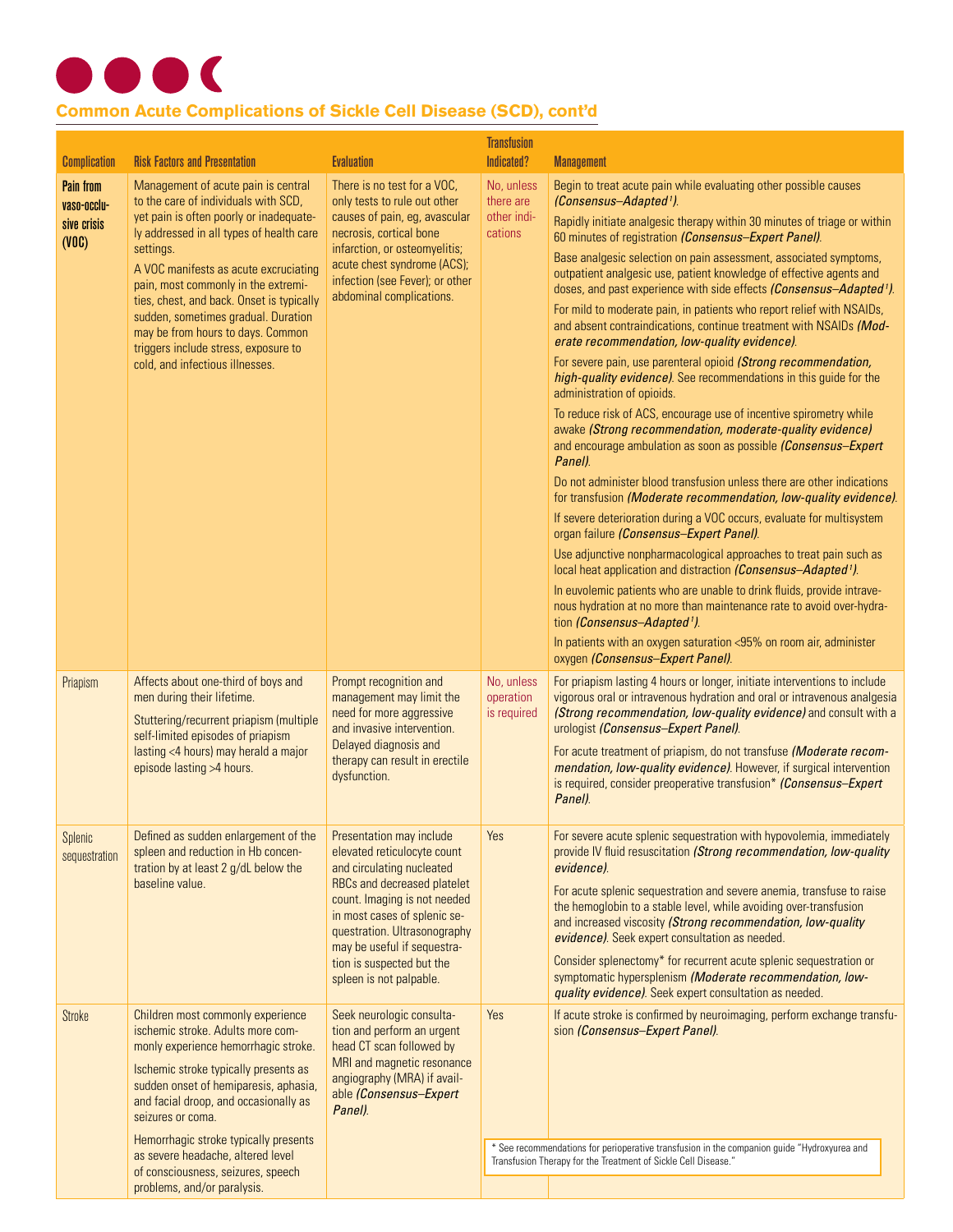# **Administration of Opioids for Severe, Acute Pain**

Use an individualized prescribing and monitoring protocol *(Consensus–Expert Panel)*.

Do not use meperidine unless it is the only effective opioid for an individual patient *(Consensus–Adapted 1 )*.

Calculate the parenteral (IV or subcutaneous) dose based on total daily short-acting opioid dose currently being taken at home *(Consensus–Expert Panel)*.

Administer parenteral opioids using the subcutaneous route when intravenous access is difficult *(Consensus–Expert Panel)*.

Reassess pain and re-administer opioids if necessary for continued severe pain every 15–30 minutes until pain is under control per patient report *(Consensus–Adapted 1 )*.

Maintain or consider escalation of the dose by 25 percent until pain is controlled *(Consensus–Expert Panel)*.

Reassess after each dose for pain relief and side effects *(Consensus–Expert Panel)*.

Initiate around-the-clock opioid administration by patientcontrolled analgesia or frequently scheduled doses versus "as requested" administration *(Moderate recommendation, lowquality evidence)*.

In individuals with a vaso-occlusive crisis (VOC) who require antihistamines for itching secondary to opioid administration, prescribe agents orally, and do not re-administer with each dose of opioid in the acute VOC management phase. Re-administer every 4 to 6 hours as needed. *(Consensus–Expert Panel)*

Monitor for excessive sedation by using a sedation measurement scale and by obtaining oxygenation levels *(Consensus–Expert Panel)*.

Gradually titrate down parenteral opioids as VOC resolves *(Consensus–Expert Panel)*.

At discharge, evaluate inpatient analgesic requirements, wean parenteral opioids prior to conversion to oral opioids, and adjust home dose of long- and short-acting opioid prescriptions to prevent withdrawal *(Consensus–Expert Panel)*.

#### **Acute Complications for Which Transfusion Is Not Indicated**

- • Asymptomatic anemia *(Consensus–Expert Panel)*
- Acute kidney injury, unless multisystem organ failure *(Consensus–Expert Panel)*
- • Priapism *(Moderate recommendation, low-quality evidence)*
- • Uncomplicated painful crisis *(Moderate recommendation, lowquality evidence)*

#### **Disease Definition**

Sickle cell anemia (SCA) refers to the clinically similar disorders HbSS or HbSβ<sup>0</sup>-thalassemia. Sickle cell disease refers to all disease genotypes, including SCA and compound heterozygous disorders, such as HbSC, HbSβ+-thalassemia, and other less common variants. The carrier state for hemoglobin S (HbAS or sickle cell trait) is not a form of SCD.

#### **Rating System and Implications of Recommendations**

As indicated in parentheses in this guide, evidence-based recommendations from the NHLBI report are separately rated according to the strength of the recommendation *(strong, moderate, or weak)* and the quality of the supporting evidence *(high, moderate, low, or very low)*. These ratings are intended to have the following implications (adapted from GRADE<sup>2</sup>):

|                                 | <b>High-quality evidence</b><br>$\leftarrow$                                               | Low-quality evidence                                                                  |
|---------------------------------|--------------------------------------------------------------------------------------------|---------------------------------------------------------------------------------------|
| <b>Strong</b><br>recommendation | Recommendation can apply<br>to most patients in most<br>circumstances.                     | Recommendation<br>may change when<br>higher quality<br>evidence becomes<br>available. |
| <b>Weak</b><br>recommendation   | The best action may differ<br>depending on circumstances<br>or patient or societal values. | Other alternatives<br>may be equally<br>reasonable.                                   |

Consensus statements represent opinion of the expert panel that authored the NHLBI report. Wherever indicated, these statements are based on minimal or no supporting evidence or very indirect evidence *(Consensus–Expert Panel)* or were adapted from existing guidelines *(Consensus–Adapted)*.